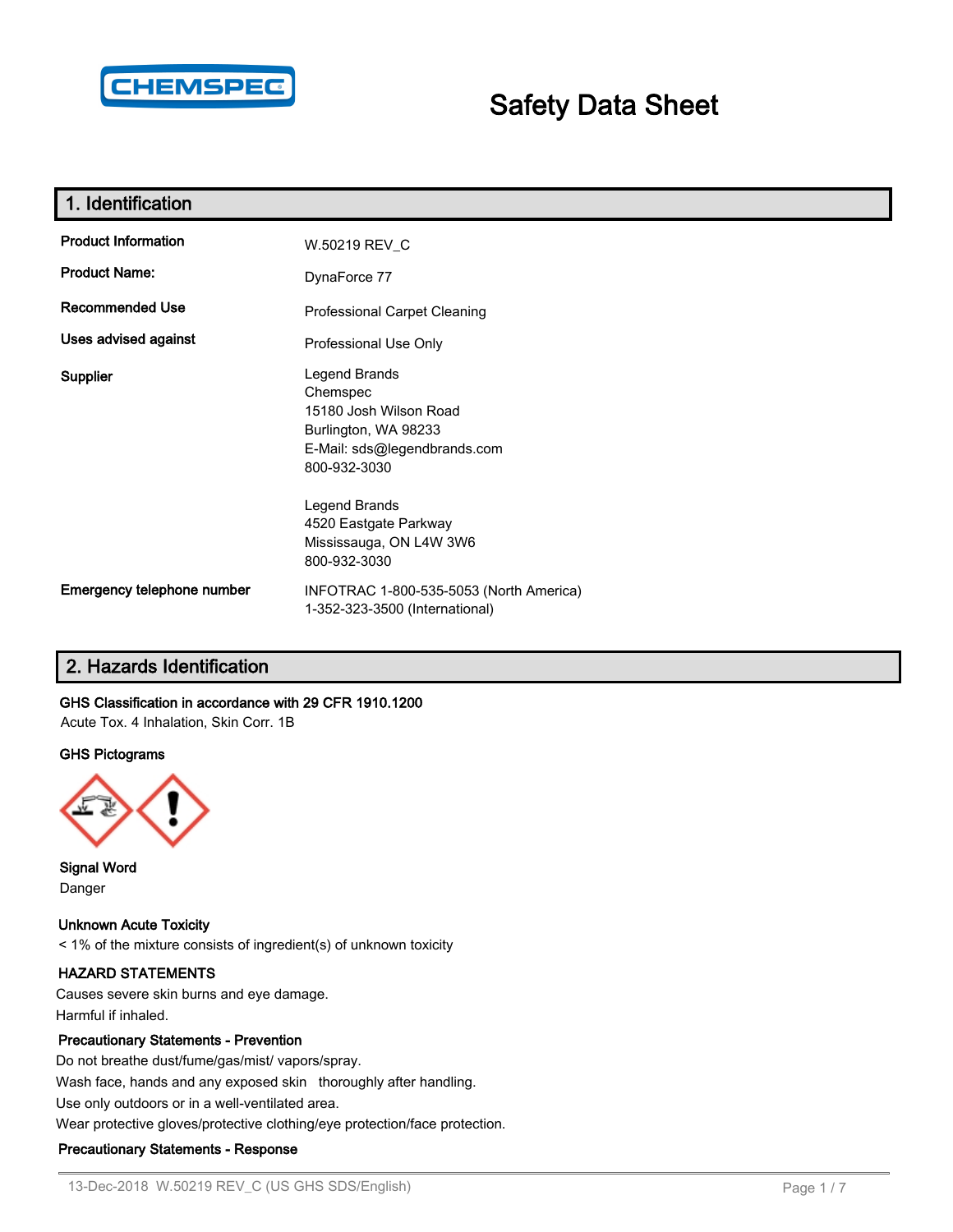If swallowed: Rinse mouth. Do NOT induce vomiting.

If on skin (or hair): Take off immediately all contaminated clothing. Rinse skin with water/shower.

If inhaled: Remove person to fresh air and keep comfortable for breathing.

If in eyes: Rinse cautiously with water for several minutes. Remove contact lenses, if present and easy to do. Continue rinsing.

Immediately call a poison center/doctor.

Wash contaminated clothing before reuse.

#### **Precautionary Statements - Storage**

Store locked up.

#### **Precautionary Statements - Disposal**

Dispose of contents in accordance with local/regional/national/international regulations.

# **3. Composition/Information on Ingredients**

| <b>Chemical Name</b>                             | CAS-No.     | <u>Wt. %</u> |
|--------------------------------------------------|-------------|--------------|
| SODIUM TRIPOLYPHOSPHATE                          | 7758-29-4   | 25-50        |
| Sodium carbonate                                 | 497-19-8    | $10 - 25$    |
| 2-(2-BUTOXYETHOXY)ETHANOL                        | 112-34-5    | $2.5 - 10$   |
| Sodium Metasilicate                              | 6834-92-0   | $2.5 - 10$   |
| Alcohols, C10-14, ethoxylated                    | 66455-15-0  | $2.5 - 10$   |
| Benzene, 1, 1-oxybis, tetrapropylene derivatives | 119345-04-9 | $1.0 - 2.5$  |
| Tetrasodium Pyrophosphate                        | 7722-88-5   | $1.0 - 2.5$  |
| Ethoxylated C12-16 Alcohols                      | 68551-12-2  | $0.1 - 1.0$  |

The exact percentage (concentration) of composition has been withheld as a trade secret.

# **4. First-aid Measures**

#### **Description of first-aid measures**

#### **General advice**

Call a physician if irritation develops or persists.

#### **Inhalation**

Move to fresh air.

#### **Skin contact**

Wash off immediately with soap and plenty of water. Remove all contaminated clothes and shoes.

#### **Eye contact**

Rinse thoroughly with plenty of water for at least 15 minutes and consult a physician. Remove contact lenses, if present.

#### **Ingestion**

Do NOT induce vomiting. Never give anything by mouth to an unconscious person. Gently wipe or rinse the inside of the mouth with water.

#### **Symptoms**

See Section 2.2, Label Elements and/or Section 11, Toxicological effects.

#### **Notes to physician**

Treat symptomatically.

# **5. Fire-fighting Measures**

### **Extinguishing media**

#### **Suitable extinguishing media**

Use extinguishing measures that are appropriate to local circumstances and the surrounding environment.

### **Extinguishing media which shall not be used for safety reasons**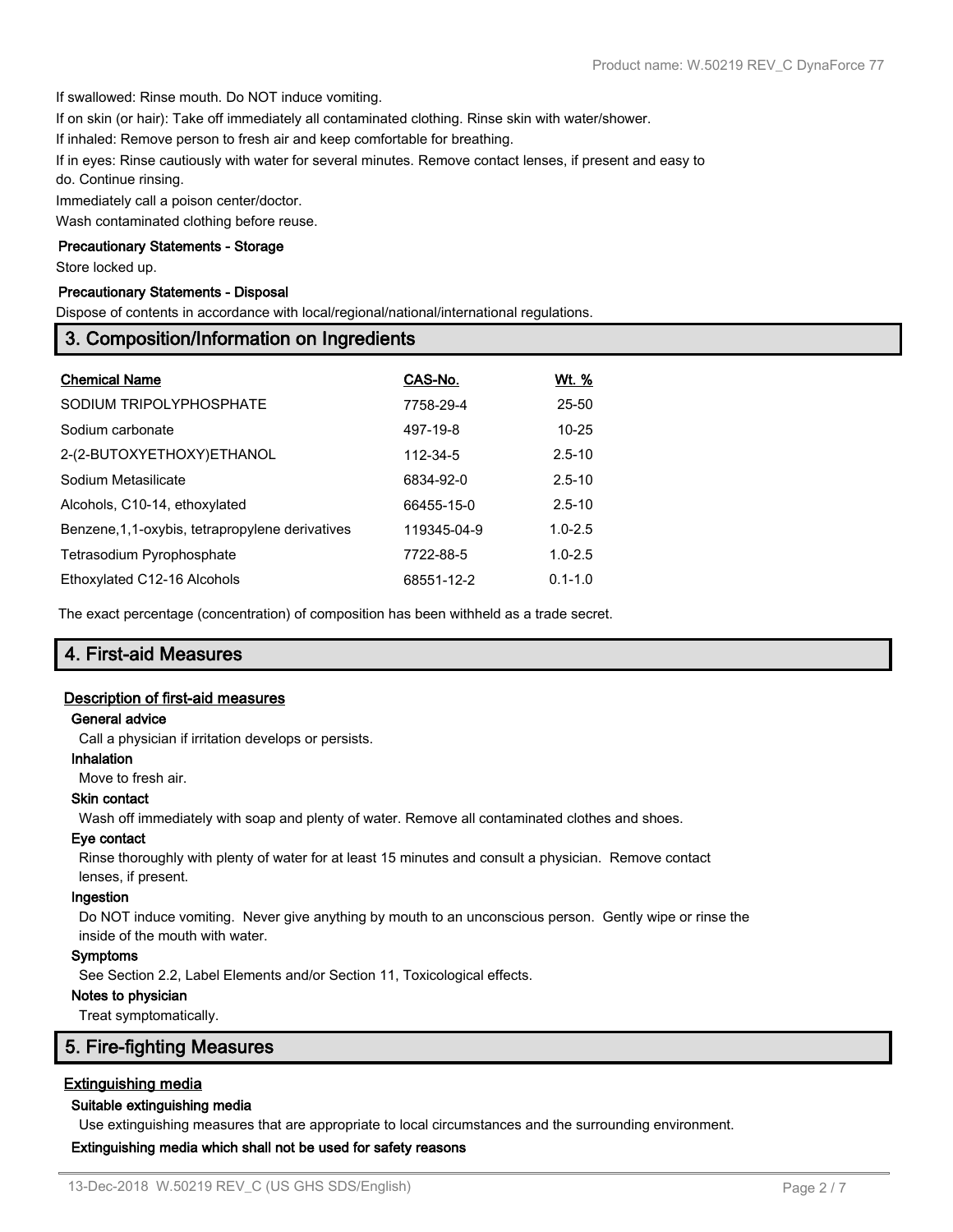High volume water jet.

#### **Special hazards arising from the substance or mixture**

No information available.

#### **Advice for firefighters**

As in any fire, wear self-contained breathing apparatus pressure-demand, MSHA/NIOSH (approved or equivalent) and full protective gear

# **6. Accidental Release Measures**

#### **Personal precautions, protective equipment and emergency procedures**

**Personal precautions**

No Information

#### **Advice for emergency responders**

Avoid contact with skin, eyes and clothing. Ensure adequate ventilation, especially in confined areas. Do not breathe vapors or spray mist. Use personal protection recommended in Section 8.

#### **Environmental precautions**

Prevent product from entering drains. See Section 12 for additional Ecological information.

#### **Methods and materials for containment and cleaning up**

#### **Methods for Containment**

Prevent further leakage or spillage if safe to do so. Pick up and transfer to properly labeled containers.

#### **Methods for cleaning up**

Use personal protective equipment as required.

#### **Reference to other sections**

See section 8 for more information

# **7. Handling and Storage**

#### **Conditions for safe storage, including any incompatibilities**

#### **Advice on safe handling**

Handle in accordance with good industrial hygiene and safety practice.

#### **Hygiene measures**

See section 7 for more information.

#### **Storage Conditions**

Keep containers tightly closed in a cool, well-ventilated place.

### **8. Exposure Controls/Personal Protection**

| <b>Ingredients with Occupational Exposure Limits</b> |                      |                       |                     |                         |  |
|------------------------------------------------------|----------------------|-----------------------|---------------------|-------------------------|--|
| <b>Chemical Name</b>                                 | <b>ACGIH TLV-TWA</b> | <b>ACGIH-TLV STEL</b> | <b>OSHA PEL-TWA</b> | <b>OSHA PEL-CEILING</b> |  |
| 2-(2-BUTOXYETHOXY)ETHANOL                            | $10$ ppm             | N.E.                  | N.E.                | N.E.                    |  |

**TLV = Threshold Limit Value TWA = Time Weighted Average PEL = Permissible Exposure Limit STEL = Short-Term Exposure Limit N.E. = Not Established**

#### **Engineering Measures**

Showers, eyewash stations, and ventilation systems.

### **Personal protective equipment**

# **Eye/Face Protection**

Safety glasses with side-shields.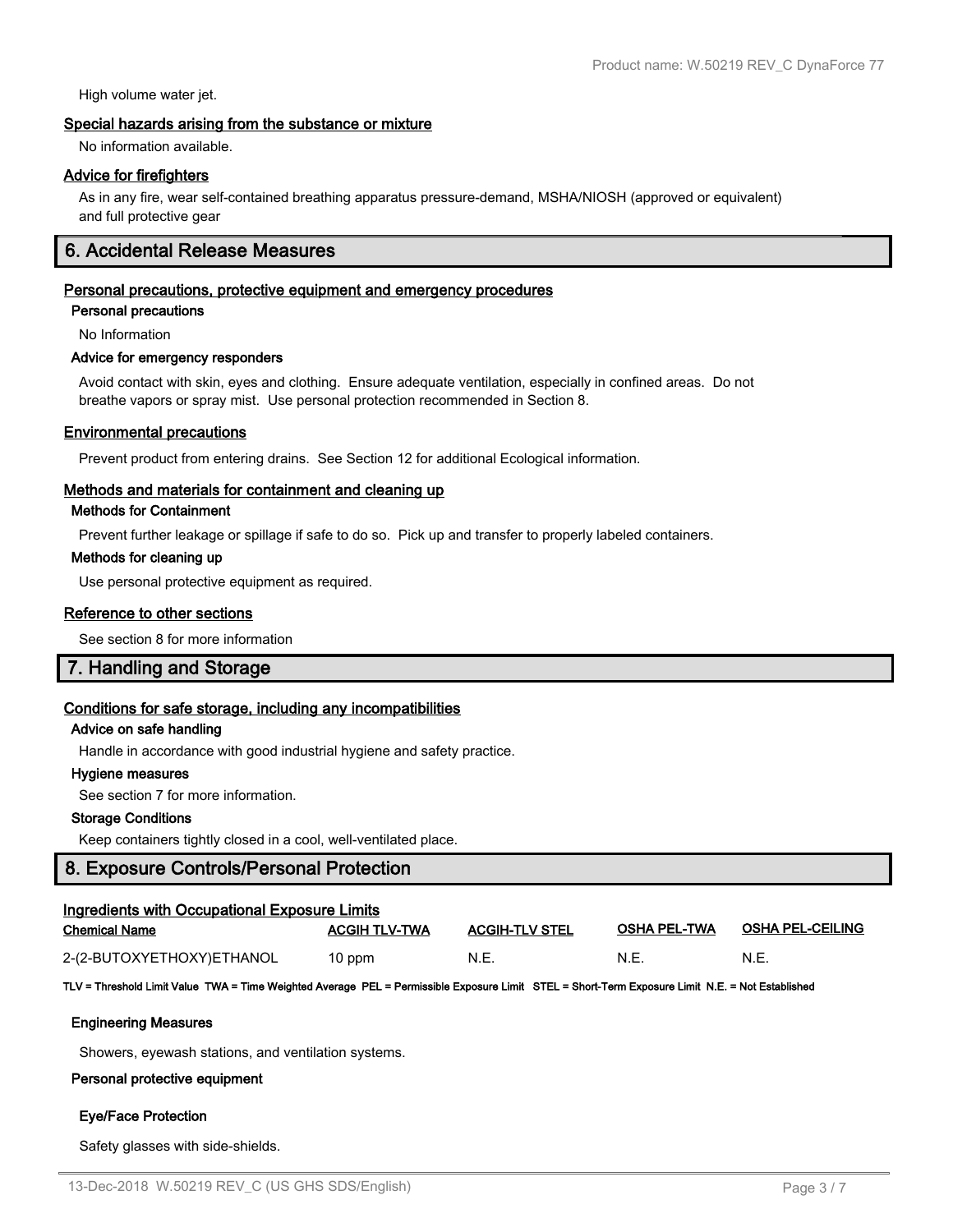#### **Skin and body protection**

Wear suitable protective clothing.

#### **Respiratory protection**

In case of insufficient ventilation wear suitable respiratory equipment.

#### **Hygiene measures**

See section 7 for more information.

# **9. Physical and chemical properties**

#### **Information on basic physical and chemical properties**

| <b>Physical state</b>                    | Solid                    |
|------------------------------------------|--------------------------|
| Appearance                               | Granules                 |
| Color                                    | Blue                     |
| Odor                                     | Pleasant                 |
| <b>Odor Threshold</b>                    | No Information           |
| рH                                       | 10                       |
| Melting/freezing point, °C (°F)          | No Information           |
| Flash Point, °C (°F)                     | No Information           |
| Boiling point/boiling range, °C (°F)     | 265 (509)                |
| <b>Evaporation rate</b>                  | No Information Available |
| <b>Explosive properties</b>              | No Information           |
| Vapor pressure                           | No Information           |
| <b>Vapor density</b>                     | No Information           |
| Specific Gravity (g/cm <sup>3</sup> )    | 0.786                    |
| <b>Water solubility</b>                  | Soluble in water         |
| <b>Partition coefficient</b>             | No Information           |
| Autoignition temperature, °C             | No Information           |
| Decomposition Temperature °C             | No Information           |
| <b>Viscosity, kinematic</b>              | No Information           |
| Other information                        |                          |
| Volatile organic compounds (VOC) content | Negligible               |
| Density, Ib/gal                          | No Information           |

# **10. Stability and Reactivity**

#### **Reactivity**

Stable under normal conditions.

#### **Chemical stability**

Stable under recommended storage conditions.

#### **Possibility of hazardous reactions**

None known based on information supplied

#### **Conditions to Avoid**

None known

### **Incompatible Materials**

None known based on information supplied

### **Hazardous Decomposition Products**

None known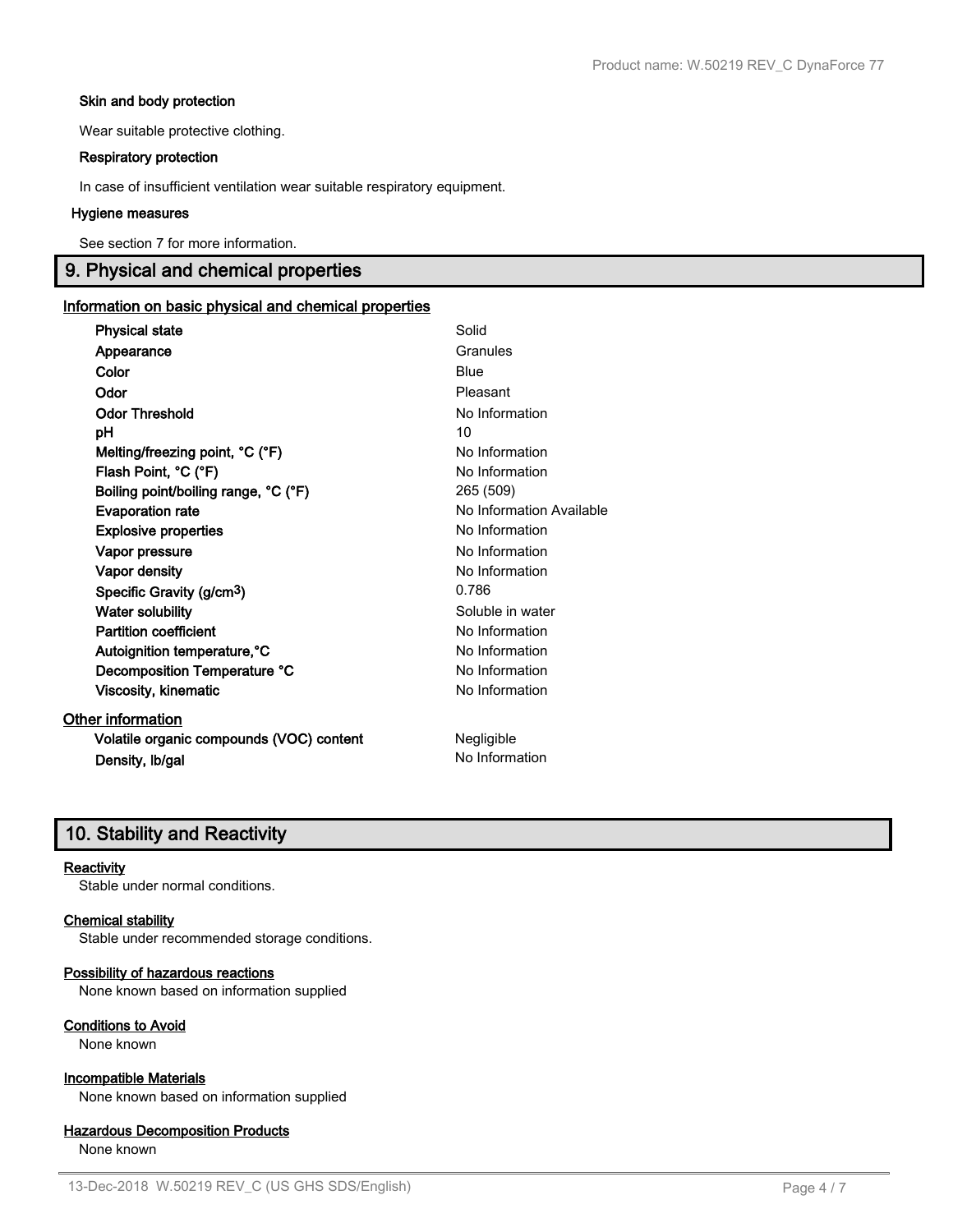# **11. Toxicological Information**

#### **Information on toxicological effects**

#### **Acute toxicity**

#### **Product Information**

No Information

#### **The following values are calculated based on chapter 3.1 of the GHS document**

**ATEmix (oral)** 7,894.264205 mg/kg **ATEmix (dermal)** 6,333.228635 mg/kg

#### **Component Information**

| CAS-No.     | <b>Chemical Name</b>                                | LD50 Oral                | LD50 Dermal          | <b>LC50 Inhalation</b>     |
|-------------|-----------------------------------------------------|--------------------------|----------------------|----------------------------|
| 497-19-8    | Sodium carbonate                                    | 4090 mg/kg Rat           | 2002                 | 0.8 mg/l Guinea pig (Dust) |
| 112-34-5    | 2-(2-BUTOXYETHOXY)ETHANOL                           | 5660 mg/kg Rat           | 2700 mg/kg<br>Rabbit | N.I.                       |
| 6834-92-0   | Sodium Metasilicate                                 | 1153 mg/kg Rat           | N.I.                 | N.I.                       |
| 119345-04-9 | Benzene, 1, 1-oxybis, tetrapropylene<br>derivatives | N.I.                     | 2000                 | N.I.                       |
| 7722-88-5   | Tetrasodium Pyrophosphate                           | 1000 - 3000 mg/kg<br>Rat | N.I.                 | N.I.                       |

N.I. = No Information

#### **Skin corrosion/irritation.**

SKIN IRRITANT

#### **Eye damage/irritation.**

No Information

### **Respiratory or skin sensitization.**

No Information

### **Ingestion.**

No Information

#### **Germ cell mutagenicity.**

When symptoms persist or in all cases of doubt seek medical advice

#### **Carcinogenicity.**

No Information

#### **Reproductive toxicity.**

No Information

#### **Specific target organ systemic toxicity (single exposure).**

No Information

#### **Specific target organ systemic toxicity (repeated exposure).**

No Information

#### **Aspiration hazard.**

No Information

#### **Primary Route(s) of Entry**

No Information

# **12. Ecological Information**

#### **Toxicity**

55.90500 % of mixture consists of components of unknown hazards to the aquatic environment.

#### **Ecotoxicity effects**

| <b>Chemical Name</b>         | <b>Toxicity to algae</b> | Toxicity to fish                                                                              | Toxicity to daphnia and other<br>aquatic invertebrates |
|------------------------------|--------------------------|-----------------------------------------------------------------------------------------------|--------------------------------------------------------|
| Sodium carbonate<br>497-19-8 |                          | LC50 96 h Lepomis macrochirus  <br>300 mg/L, LC50 96 h Pimephales<br>promelas 310 - 1220 mg/L | EC50 48 h Daphnia magna 265 $\frac{1}{2}$<br>mg/L      |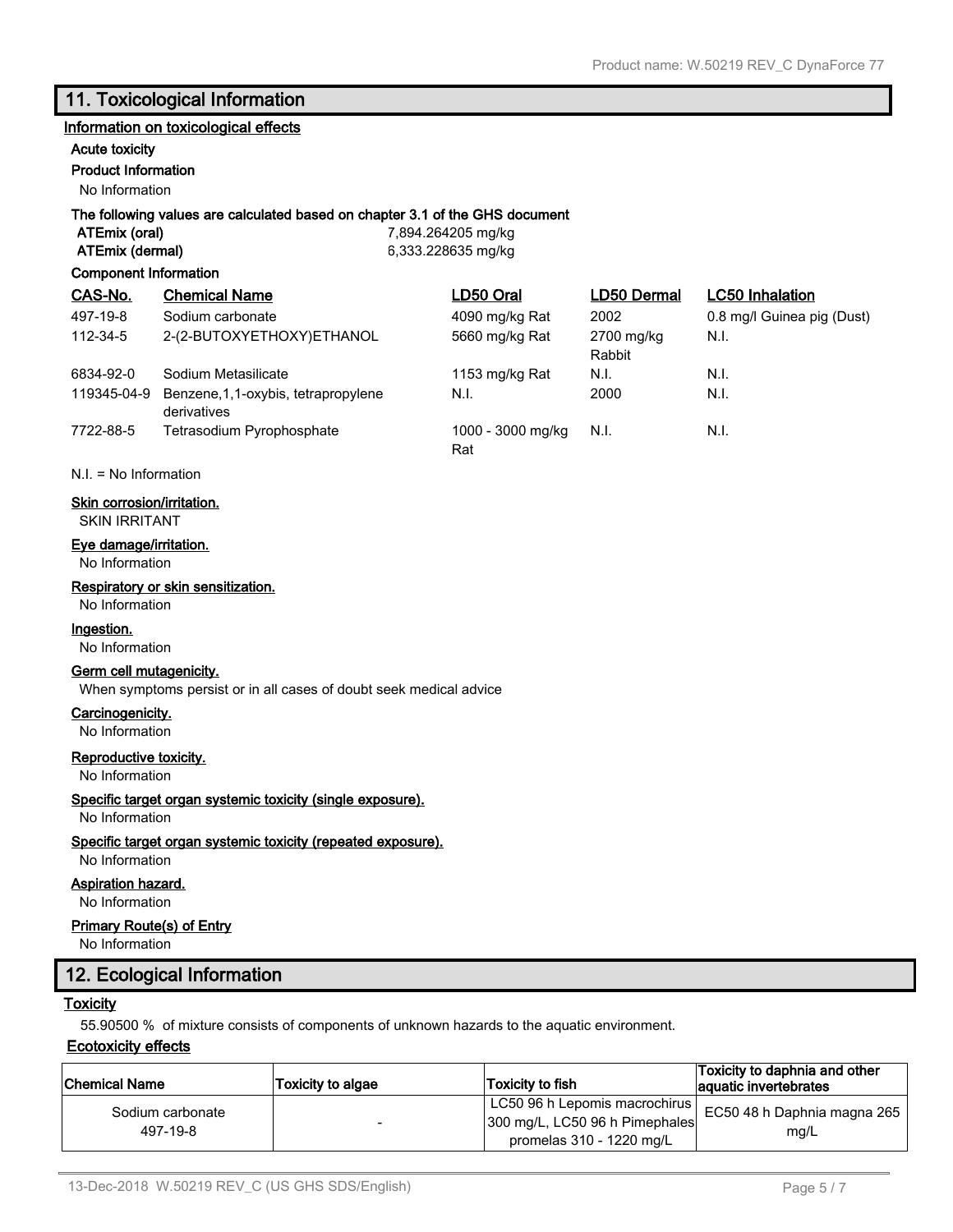| 2-(2-BUTOXYETHOXY)<br><b>ETHANOL</b><br>112-34-5 | EC50 96 h Desmodesmus<br>subspicatus >100 mg/L | 1300 mg/L                                                                        | LC50 96 h Lepomis macrochirus   EC50 48 h Daphnia magna >100<br>mq/L |
|--------------------------------------------------|------------------------------------------------|----------------------------------------------------------------------------------|----------------------------------------------------------------------|
| Sodium Metasilicate<br>6834-92-0                 |                                                | LC50 96 h Brachydanio rerio 210<br>mg/L, LC50 96 h Brachydanio<br>rerio 210 mg/L |                                                                      |

### **Persistence and degradability**

No data are available on the product itself.

#### **Bioaccumulative potential**

Discharge into the environment must be avoided.

#### **Mobility in soil**

No information

### **Other adverse effects**

No information

# **13. Disposal Considerations**

#### **Waste Disposal Guidance**

Disposal should be in accordance with applicable regional, national and local laws and regulations.

No Information

# **14. Transport Information**

#### **DOT**

| <b>Hazard Class:</b> | Not regulated |
|----------------------|---------------|
| IMDC                 |               |

| Not regulated |
|---------------|
|               |

**IATA** Not regulated

# **15. Regulatory Information**

# **International Inventories:**

| <b>TSCA</b>          | Complies |
|----------------------|----------|
| DSL                  | Complies |
| <b>EINECS/ELINCS</b> |          |
| <b>ENCS</b>          |          |
| <b>IECSC</b>         | Complies |
| KECI                 | Complies |
| <b>PICCS</b>         | Complies |
| <b>AICS</b>          | Complies |
| NZIoC                | Complies |